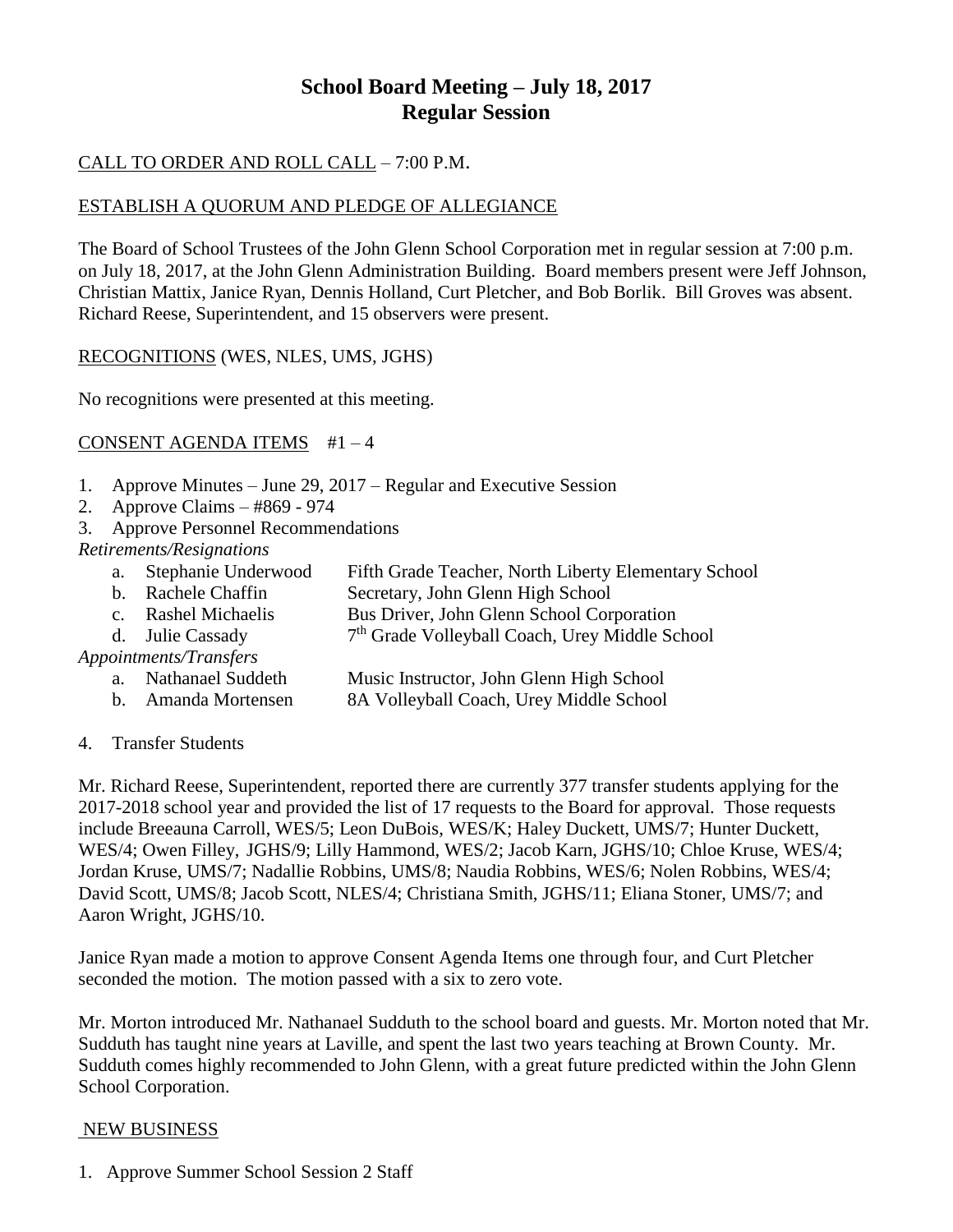The Session Two Summer School roster was presented to the Board for review. Bob Borlik made a motion to approve the Session Two Summer School Staff, and Christian Mattix seconded the motion. The motion passed with a vote of six to zero.

### 2. Approve Resolution to appoint Deborah Johnson as Small Claims Court Representative

Janice Ryan made a motion to approve the Resolution to appoint Deborah Johnson as Small Claims Court Representative. Dennis Holland seconded the motion, and the motion passed with a vote of six to zero.

#### 3. Approve Textbook Rental Fees for WES, NLES, UMS, and JGHS

Christian Mattix made a motion to approve the textbook rental fees for WES, NLES, UMS, and JGHS, as presented. Dennis Holland seconded the motion, and the motion passed with a vote of six to zero. Textbook fees for the 2017-18 school year are as follows: Kindergarten, \$140; First Grade, \$169; Second Grade, \$160; Third Grade, \$163; Fourth Grade, \$159; Fifth Grade, \$161; Sixth Grade, \$157. At the middle school, Seventh Grade fees will range from \$114 to \$152 and in Eight Grade, fees will range from \$111 to \$155, depending upon each student's schedule. At the high school, Ninth Grade will be \$54, Tenth Grade will be \$58, Eleventh Grade will be \$112, and Twelfth Grade, \$148. All four grade levels may incur additional fees depending upon each student's schedule.

4. Approve Temporary Band Director Stipend for Cathy Austin-Burnett

Mr. Reese asked the Board to approve payment of the Band Director Stipend of \$5,899 to Cathy Austin-Burnett for her summer work as Temporary Band Director. Ms. Austin-Burnett has increased her duties to help lead students in the absence of Mr. Fortlander. Bob Borlik made a motion to approve the temporary band director stipend for Cathy Austin-Burnett, and Curt Pletcher seconded the motion. The motion passed with a vote of six to zero.

5. Approve Appointment of Temporary Maintenance Director

Mr. Reese asked the Board to approve the appointment of Mr. Shelby Gibson as the Temporary Maintenance Director. A short discussion was held before Dennis Holland made a motion to approve Mr. Gibson as the Temporary Maintenance Director. Janice Ryan seconded the motion, and the motion passed with a vote of six to zero.

#### REPORTS

1. Superintendent's Report

Mr. Reese informed board members that all Administrators will be back in their buildings next week. The Administrators Retreat will be held July 26 and 27, 2017.

2. Conference Requests

#### BOARD COMMENTS/QUESTIONS

NEXT MEETING DATE: August 1, 2017 7:00 P.M. ADMN Regular Session

#### ADJOURNMENT

Jeff Johnson called the meeting adjourned at 7:40 p.m.